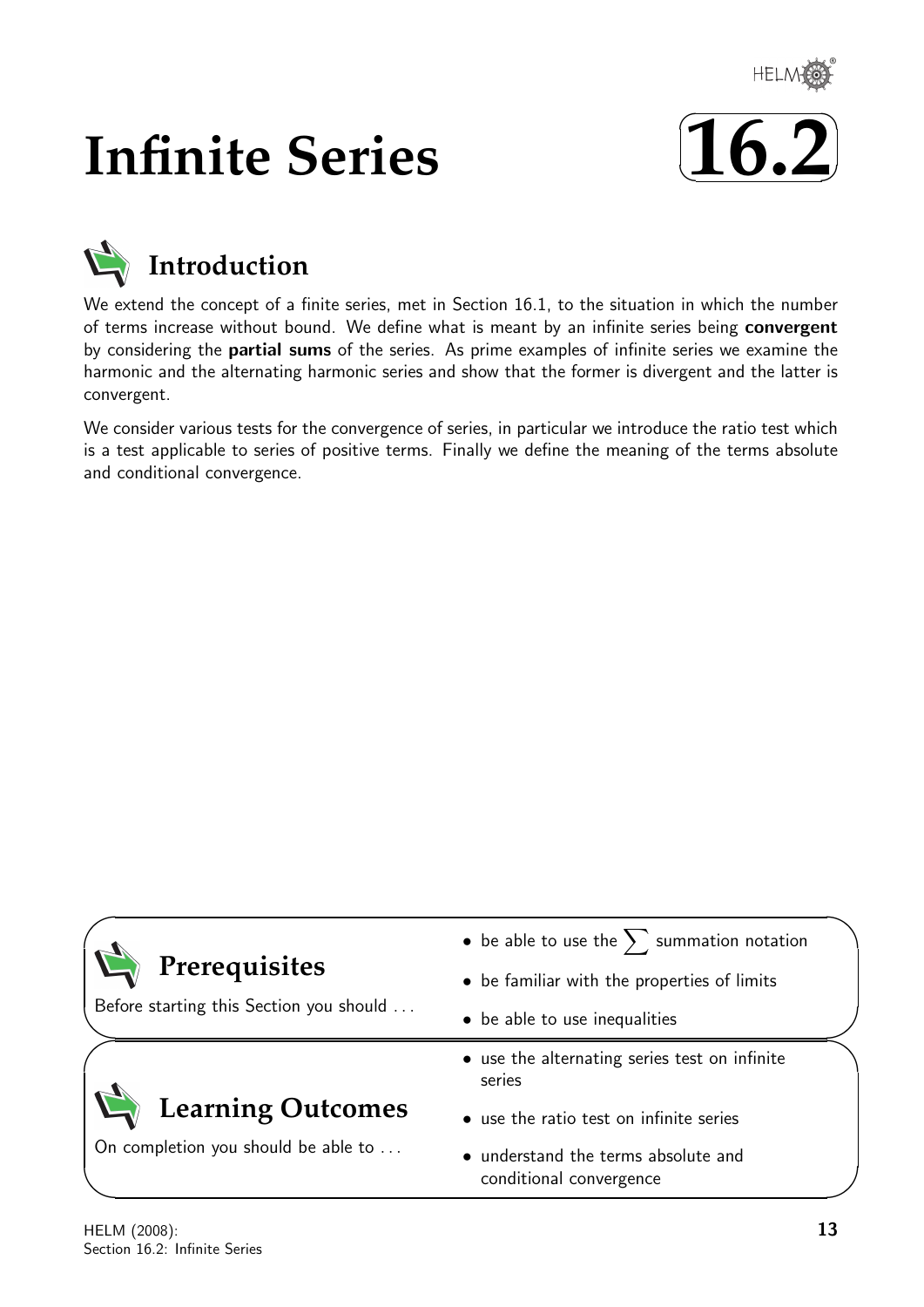## **1. Introduction**

Many of the series considered in Section 16.1 were examples of finite series in that they all involved the summation of a finite number of terms. When the number of terms in the series increases without bound we refer to the sum as an **infinite series**. Of particular concern with infinite series is whether they are convergent or divergent. For example, the infinite series

$$
1+1+1+1+\cdots
$$

is clearly divergent because the sum of the first  $n$  terms increases without bound as more and more terms are taken. It is less clear as to whether the harmonic and alternating harmonic series:

$$
1 + \frac{1}{2} + \frac{1}{3} + \frac{1}{4} + \cdots
$$
  

$$
1 - \frac{1}{2} + \frac{1}{3} - \frac{1}{4} + \cdots
$$

converge or diverge. Indeed you may be surprised to find that the first is divergent and the second is convergent. What we shall do in this Section is to consider some simple convergence tests for infinite series. Although we all have an intuitive idea as to the meaning of convergence of an infinite series we must be more precise in our approach. We need a definition for convergence which we can apply rigorously.

First, using an obvious extension of the notation we have used for a finite sum of terms, we denote the infinite series:

$$
a_1 + a_2 + a_3 + \cdots + a_p + \cdots
$$
 by the expression  $\sum_{p=1}^{\infty} a_p$ 

where  $a_p$  is an expression for the  $p^{th}$  term in the series. So, as examples:

$$
1 + 2 + 3 + \cdots = \sum_{p=1}^{\infty} p \text{ since the } p^{th} \text{ term is } a_p \equiv p
$$
  

$$
1^2 + 2^2 + 3^2 + \cdots = \sum_{p=1}^{\infty} p^2 \text{ since the } p^{th} \text{ term is } a_p \equiv p^2
$$
  

$$
1 - \frac{1}{2} + \frac{1}{3} - \frac{1}{4} + \cdots = \sum_{p=1}^{\infty} \frac{(-1)^{p+1}}{p} \text{ here } a_p \equiv \frac{(-1)^{p+1}}{p}
$$

Consider the infinite series:

$$
a_1 + a_2 + \dots + a_p + \dots = \sum_{p=1}^{\infty} a_p
$$

We consider the **sequence of partial sums**,  $S_1, S_2, \ldots$ , of this series where

$$
S_1 = a_1 \nS_2 = a_1 + a_2 \n\vdots \nS_n = a_1 + a_2 + \dots + a_n
$$

That is,  $S_n$  is the sum of the first n terms of the infinite series. If the limit of the sequence  $S_1, S_2, \ldots, S_n, \ldots$  can be found; that is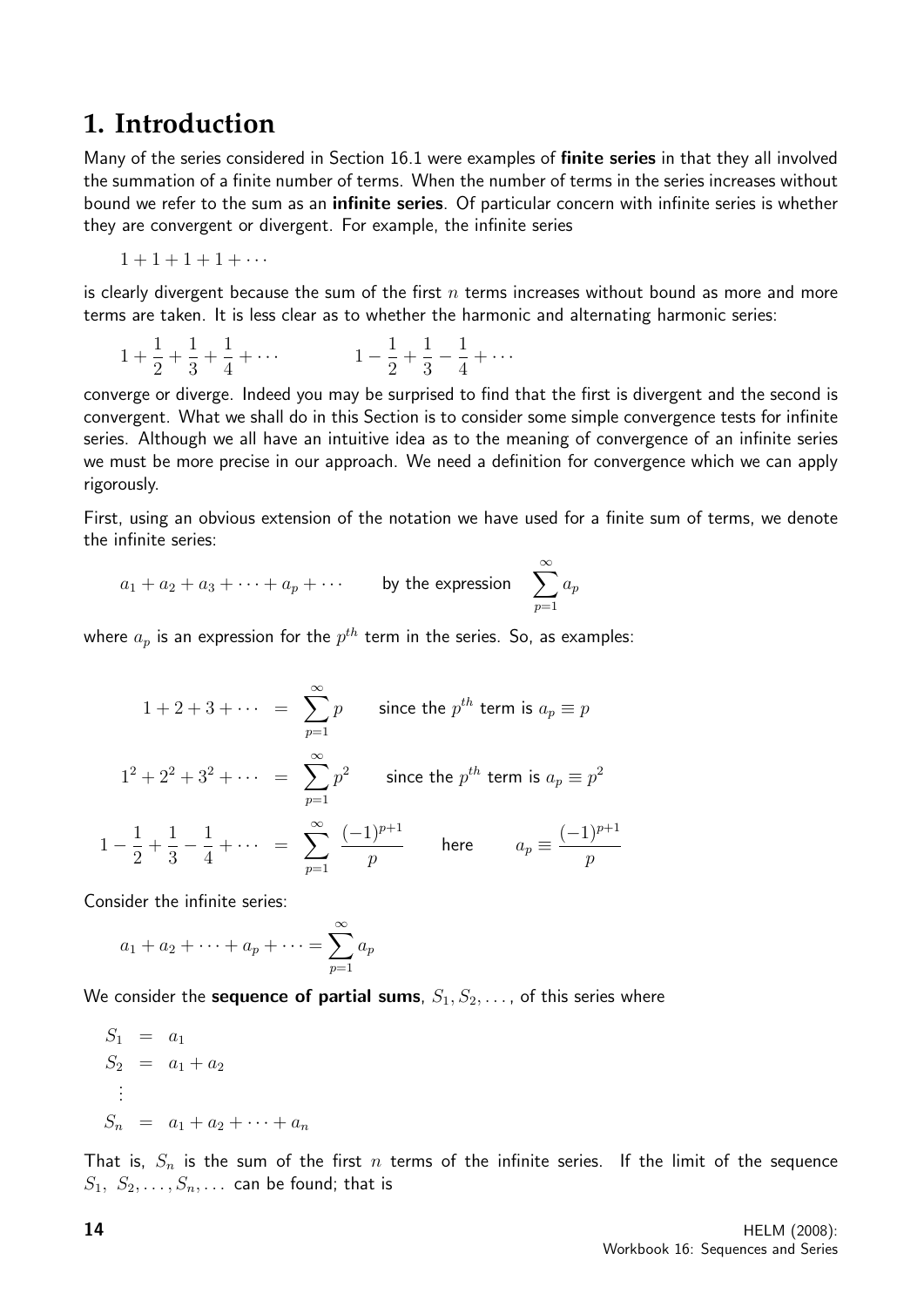

$$
\lim_{n \to \infty} S_n = S \qquad \text{(say)}
$$

then we define the sum of the infinite series to be  $S$ :

$$
S = \sum_{p=1}^{\infty} a_p
$$

and we say "the series converges to  $S$ ". Another way of stating this is to say that

$$
\sum_{p=1}^{\infty} a_p = \lim_{n \to \infty} \sum_{p=1}^{n} a_p
$$



#### **Divergence condition for an infinite series**

An almost obvious requirement that an infinite series should be convergent is that the individual terms in the series should get smaller and smaller. This leads to the following Key Point:

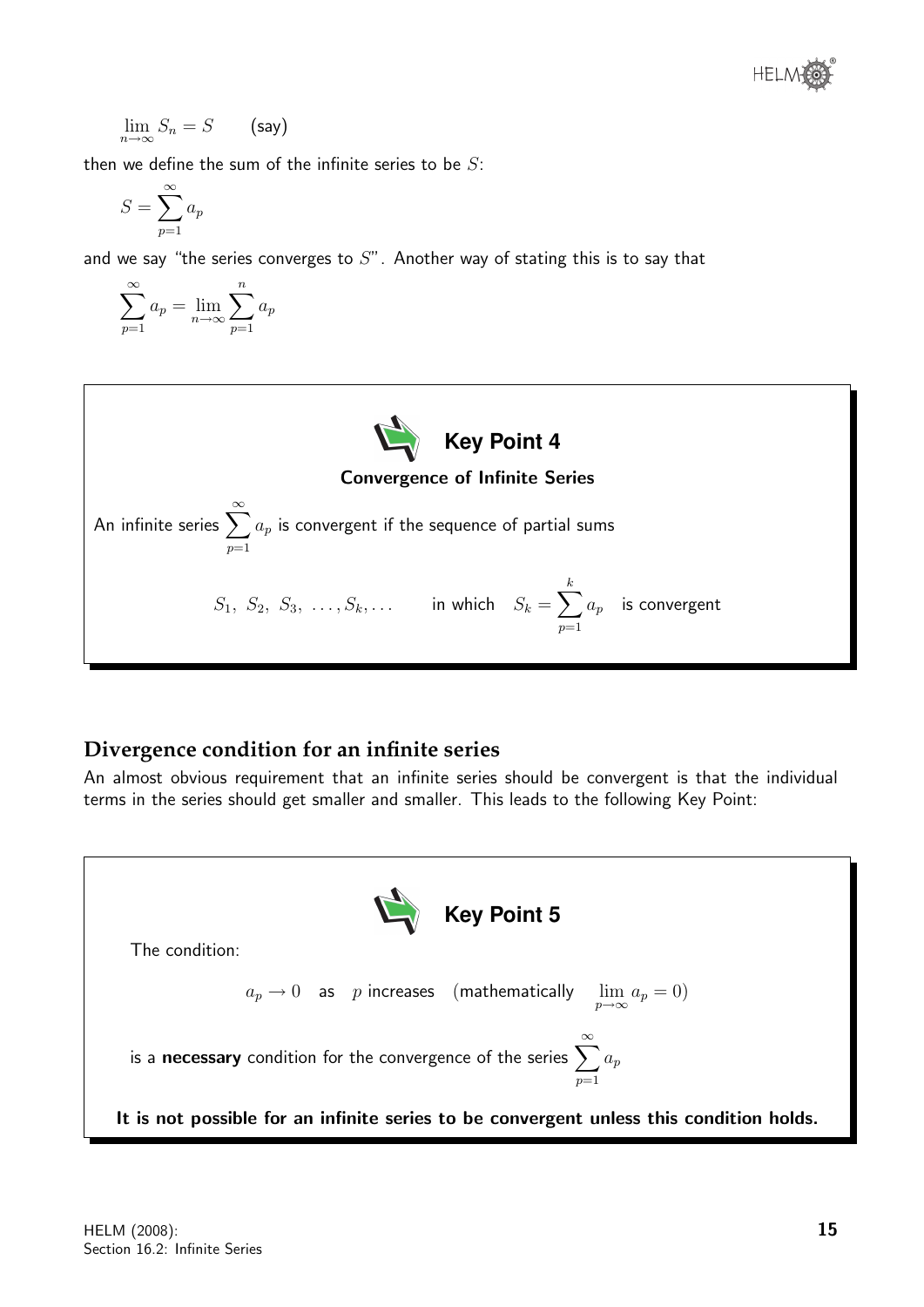

Which of the following series cannot be convergent?

(a) 
$$
\frac{1}{2} + \frac{2}{3} + \frac{3}{4} + \cdots
$$
  
\n(b)  $1 + \frac{1}{2} + \frac{1}{3} + \frac{1}{4} + \cdots$   
\n(c)  $1 - \frac{1}{2} + \frac{1}{3} - \frac{1}{4} + \cdots$ 

In each case, use the condition from Key Point 5:

| Your solution                                                                                                                             |  |  |
|-------------------------------------------------------------------------------------------------------------------------------------------|--|--|
| (a) $a_p =$<br>$\lim_{p\to\infty} a_p =$                                                                                                  |  |  |
|                                                                                                                                           |  |  |
| <b>Answer</b>                                                                                                                             |  |  |
| $a_p = \frac{p}{p+1}$ $\lim_{p \to \infty} \frac{p}{p+1} = 1$                                                                             |  |  |
| Hence series is divergent.                                                                                                                |  |  |
|                                                                                                                                           |  |  |
| Your solution                                                                                                                             |  |  |
| (b) $a_p =$<br>$\lim_{p\to\infty}a_p=$                                                                                                    |  |  |
|                                                                                                                                           |  |  |
| <b>Answer</b>                                                                                                                             |  |  |
| $a_p = \frac{1}{p}$<br>$\lim_{p\to\infty} a_p = 0$                                                                                        |  |  |
| So this series may be convergent. Whether it is or not requires further testing.                                                          |  |  |
| <b>Your solution</b>                                                                                                                      |  |  |
| (c) $a_p =$<br>$\lim_{p\to\infty}a_p=$                                                                                                    |  |  |
|                                                                                                                                           |  |  |
| <b>Answer</b>                                                                                                                             |  |  |
| $a_p = \frac{(-1)^{p+1}}{p}$<br>$\lim a_p = 0$ so again this series <b>may</b> be convergent.<br>$\boldsymbol{p}$<br>$p\rightarrow\infty$ |  |  |

### **Divergence of the harmonic series**

The harmonic series:

$$
1 + \frac{1}{2} + \frac{1}{3} + \frac{1}{4} + \frac{1}{5} + \dots
$$

has a general term  $a_n =$ 1 n which clearly gets smaller and smaller as  $n\to\infty.$  However, surprisingly, the series is divergent. Its divergence is demonstrated by showing that the harmonic series is greater than another series which is obviously divergent. We do this by grouping the terms of the harmonic series in a particular way:

$$
1 + \frac{1}{2} + \frac{1}{3} + \frac{1}{4} + \frac{1}{5} + \dots \quad \equiv \quad 1 + \left(\frac{1}{2}\right) + \left(\frac{1}{3} + \frac{1}{4}\right) + \left(\frac{1}{5} + \frac{1}{6} + \frac{1}{7} + \frac{1}{8}\right) + \dots
$$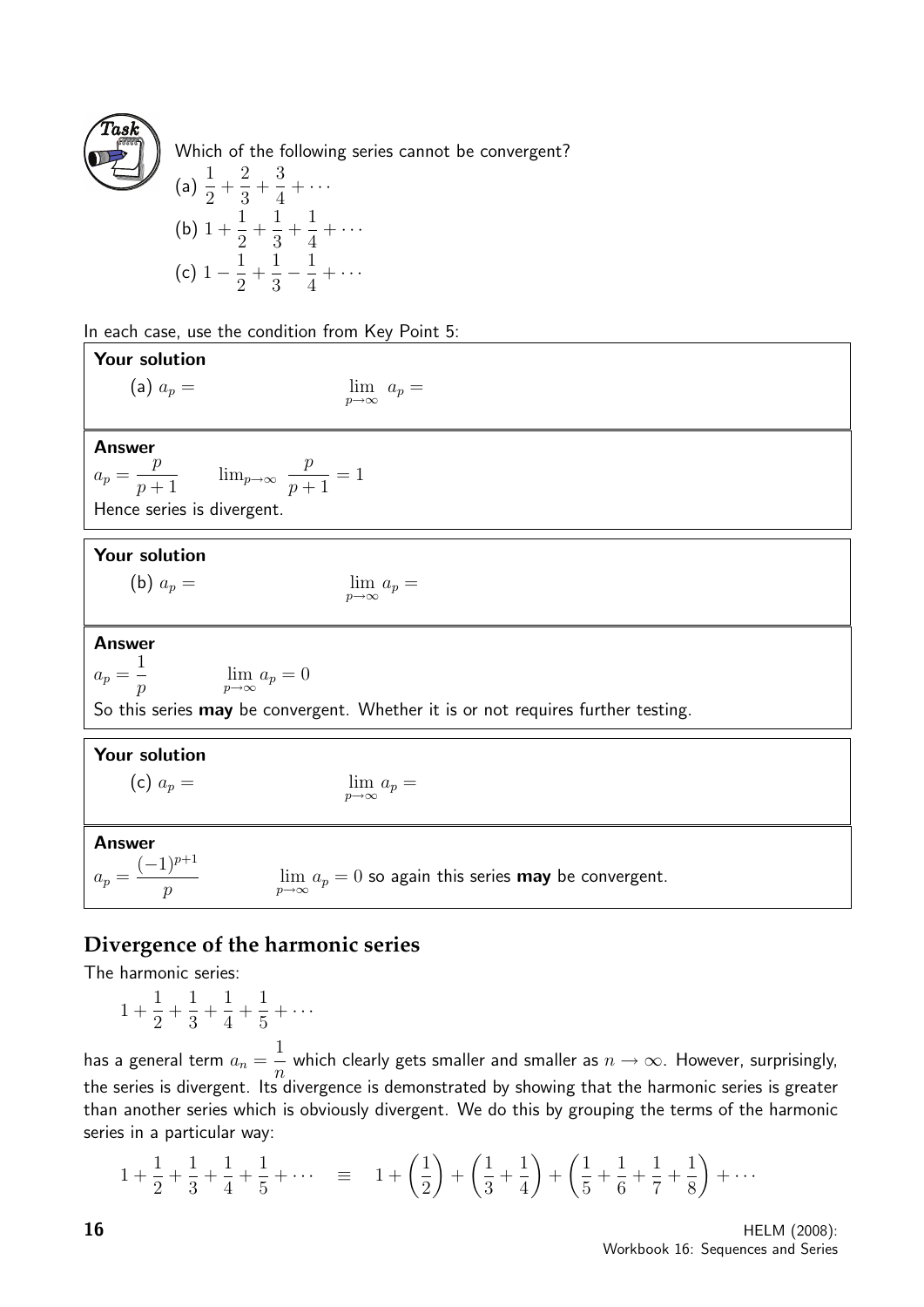Now

$$
\left(\frac{1}{3} + \frac{1}{4}\right) > \frac{1}{4} + \frac{1}{4} = \frac{1}{2}
$$
\n
$$
\left(\frac{1}{5} + \frac{1}{6} + \frac{1}{7} + \frac{1}{8}\right) > \frac{1}{8} + \frac{1}{8} + \frac{1}{8} + \frac{1}{8} = \frac{1}{2}
$$
\n
$$
\left(\frac{1}{9} + \frac{1}{10} + \frac{1}{11} + \frac{1}{12} + \frac{1}{13} + \frac{1}{14} + \frac{1}{15} + \frac{1}{16}\right) > \frac{1}{16} + \frac{1}{16} + \frac{1}{16} + \frac{1}{16} + \frac{1}{16} + \frac{1}{16} + \frac{1}{16} + \frac{1}{16} + \frac{1}{16} = \frac{1}{2}
$$

and so on. Hence the harmonic series satisfies:

$$
1 + \left(\frac{1}{2}\right) + \left(\frac{1}{3} + \frac{1}{4}\right) + \left(\frac{1}{5} + \frac{1}{6} + \frac{1}{7} + \frac{1}{8}\right) + \dots > 1 + \left(\frac{1}{2}\right) + \left(\frac{1}{2}\right) + \left(\frac{1}{2}\right) + \dots
$$

The right-hand side of this inequality is clearly divergent so the harmonic series is divergent.

#### **Convergence of the alternating harmonic series**

As with the harmonic series we shall group the terms of the alternating harmonic series, this time to display its convergence.

The alternating harmonic series is:

$$
S = 1 - \frac{1}{2} + \frac{1}{3} - \frac{1}{4} + \frac{1}{5} - \dots
$$

This series may be re-grouped in two distinct ways.

#### 1st re-grouping

$$
1 - \frac{1}{2} + \frac{1}{3} - \frac{1}{4} + \frac{1}{5} + \dots = 1 - \left(\frac{1}{2} - \frac{1}{3}\right) - \left(\frac{1}{4} - \frac{1}{5}\right) - \left(\frac{1}{6} - \frac{1}{7}\right) \dots
$$

each term in brackets is positive since  $\frac{1}{2}$ 2  $>$ 1 3 , 1 4  $>$ 1 5 and so on. So we easily conclude that  $S < 1$ since we are subtracting only positive numbers from 1.

#### 2nd re-grouping

$$
1 - \frac{1}{2} + \frac{1}{3} - \frac{1}{4} + \frac{1}{5} + \dots = \left(1 - \frac{1}{2}\right) + \left(\frac{1}{3} - \frac{1}{4}\right) + \left(\frac{1}{5} - \frac{1}{6}\right) + \dots
$$

Again, each term in brackets is positive since  $1 >$ 1 2 , 1 3  $>$ 1 4 , 1 5  $>$ 1 6 and so on.

So we can also argue that  $S > \frac{1}{2}$ 2 since we are adding only positive numbers to the value of the first term, 1 2 . The conclusion that is forced upon us is that

1 2  $\leq S \leq 1$ 

so the alternating series is convergent since its sum,  $S$ , lies in the range  $\frac{1}{\infty}$ 2  $\rightarrow$  1. It will be shown in Section 16.5 that  $S = \ln 2 \simeq 0.693$ .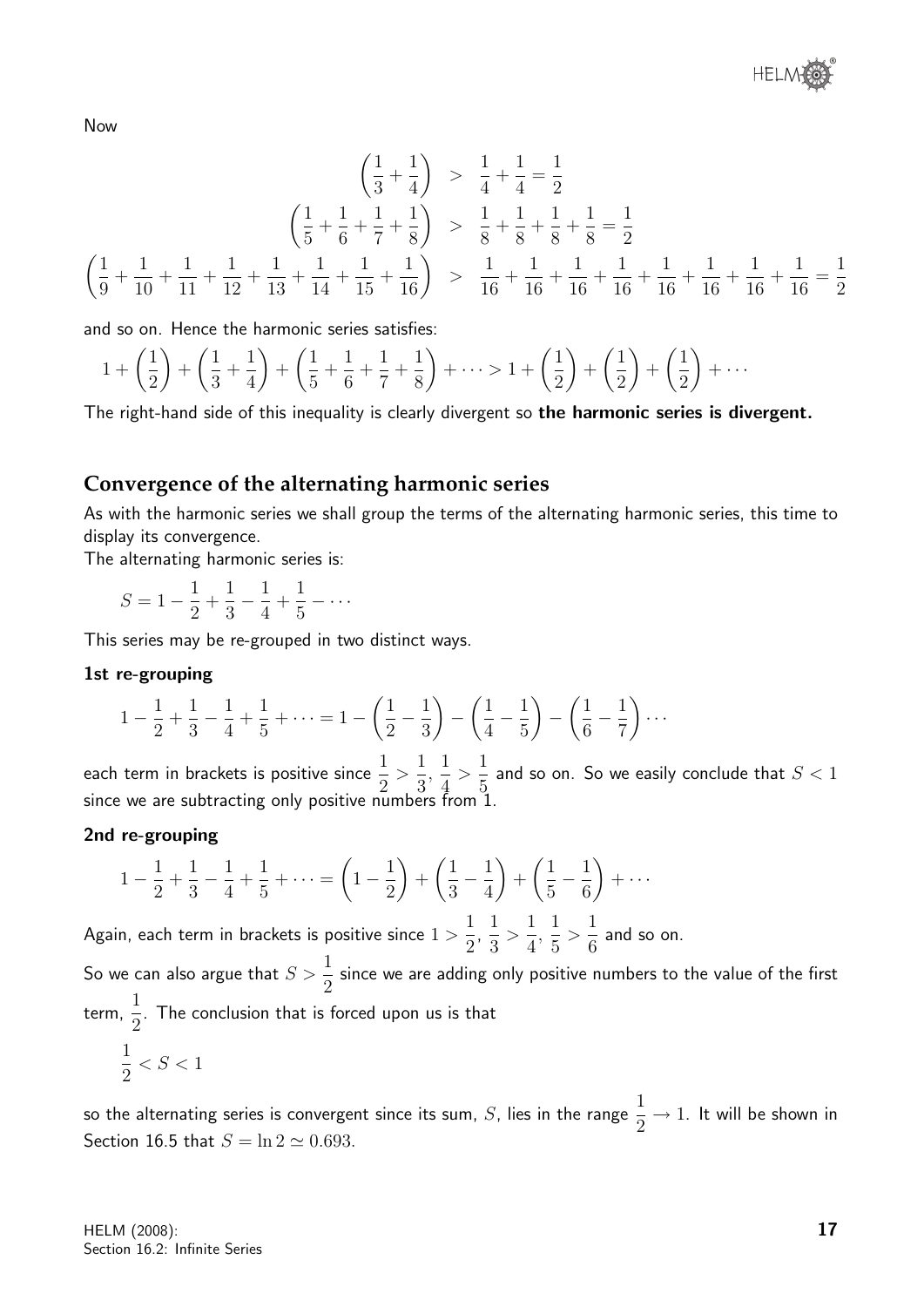## **2. General tests for convergence**

The techniques we have applied to analyse the harmonic and the alternating harmonic series are 'one-off':- they cannot be applied to infinite series in general. However, there are many tests that can be used to determine the convergence properties of infinite series. Of the large number available we shall only consider two such tests in detail.

#### **The alternating series test**

An alternating series is a special type of series in which the sign changes from one term to the next. They have the form

$$
a_1-a_2+a_3-a_4+\cdots
$$

(in which each  $a_i$ ,  $i = 1, 2, 3, \ldots$  is a **positive** number) Examples are:

(a) 
$$
1 - 1 + 1 - 1 + 1 \cdots
$$
  
\n(b)  $\frac{1}{3} - \frac{2}{4} + \frac{3}{5} - \frac{4}{6} + \cdots$   
\n(c)  $1 - \frac{1}{2} + \frac{1}{3} - \frac{1}{4} + \cdots$ 

For series of this type there is a simple criterion for convergence:

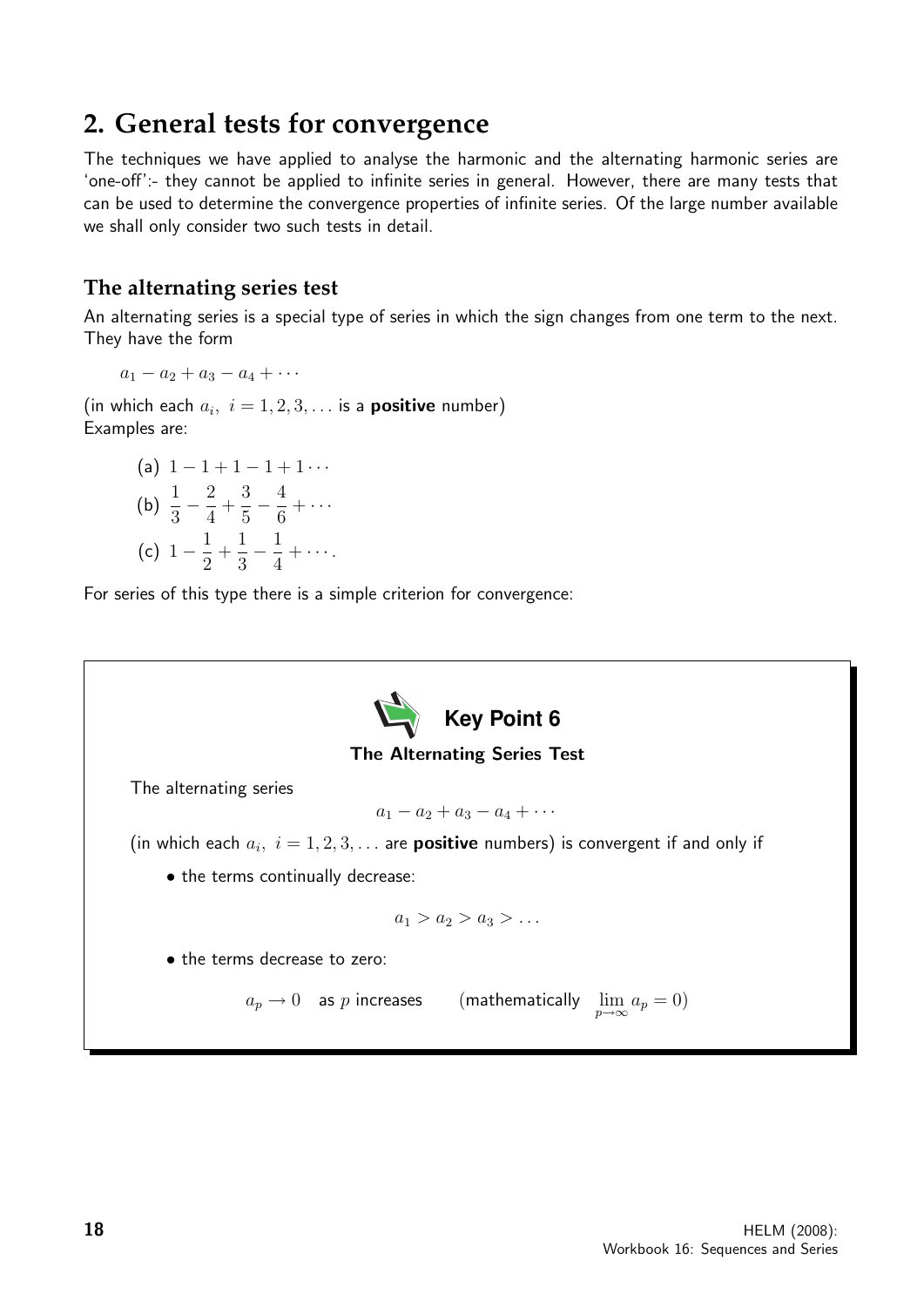



Which of the following series are convergent?

(a) 
$$
\sum_{p=1}^{\infty} (-1)^p \frac{(2p-1)}{(2p+1)}
$$
 (b)  $\sum_{p=1}^{\infty} \frac{(-1)^{p+1}}{p^2}$ 

(a) First, write out the series:

#### Your solution

#### Answer

 $-\frac{1}{2}$ 3  $+$ 3 5  $-\frac{5}{7}$ 7  $+ \cdots$ 

Now examine the series for convergence:

#### Your solution

#### Answer

$$
\frac{(2p-1)}{(2p+1)} = \frac{(1-\dfrac{1}{2p})}{(1+\dfrac{1}{2p})} \to 1 \text{ as } p \text{ increases.}
$$

Since the individual terms of the series do not converge to zero this is therefore a divergent series.

(b) Apply the procedure used in (a) to problem (b):

#### Your solution

#### Answer

This series  $1-\frac{1}{\alpha^2}$  $rac{1}{2^2}$  + 1  $rac{1}{3^2} - \frac{1}{4^2}$  $\frac{1}{4^2} + \cdots$  is an alternating series of the form  $a_1 - a_2 + a_3 - a_4 + \cdots$  in which  $a_p =$ 1  $\frac{1}{p^2}.$  The  $a_p$  sequence is a decreasing sequence since  $\quad 1>0$ 1  $rac{1}{2^2}$ 1  $\frac{1}{3^2} > ...$ Also  $\lim_{p\to\infty}$ 1  $\frac{1}{p^2}=0.$  Hence the series is convergent by the alternating series test.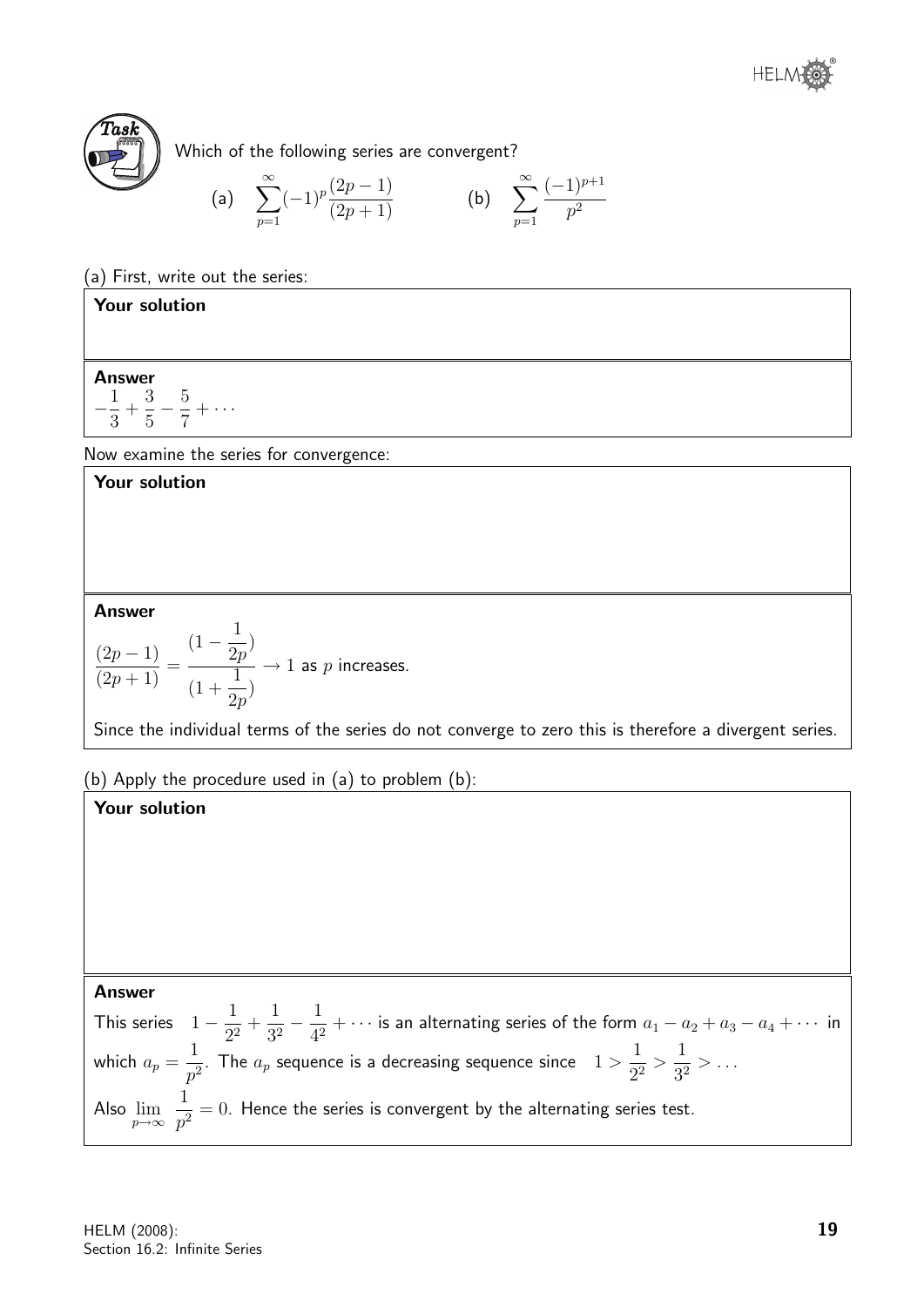## **3. The ratio test**

This test, which is one of the most useful and widely used convergence tests, applies only to series of positive terms.

**Key Point 7** The Ratio Test Let <sup>X</sup><sup>∞</sup> p=1 <sup>a</sup><sup>p</sup> be a series of positive terms such that, as <sup>p</sup> increases, the limit of <sup>a</sup>p+1 ap equals a number λ. That is lim p→∞ ap+1 ap = λ. It can be shown that: • if λ > <sup>1</sup>, then <sup>X</sup><sup>∞</sup> p=1 a<sup>p</sup> diverges • if λ < <sup>1</sup>, then <sup>X</sup><sup>∞</sup> p=1 a<sup>p</sup> converges • if <sup>λ</sup> = 1, then <sup>X</sup><sup>∞</sup> p=1 a<sup>p</sup> may converge or diverge. That is, the test is inconclusive in this case.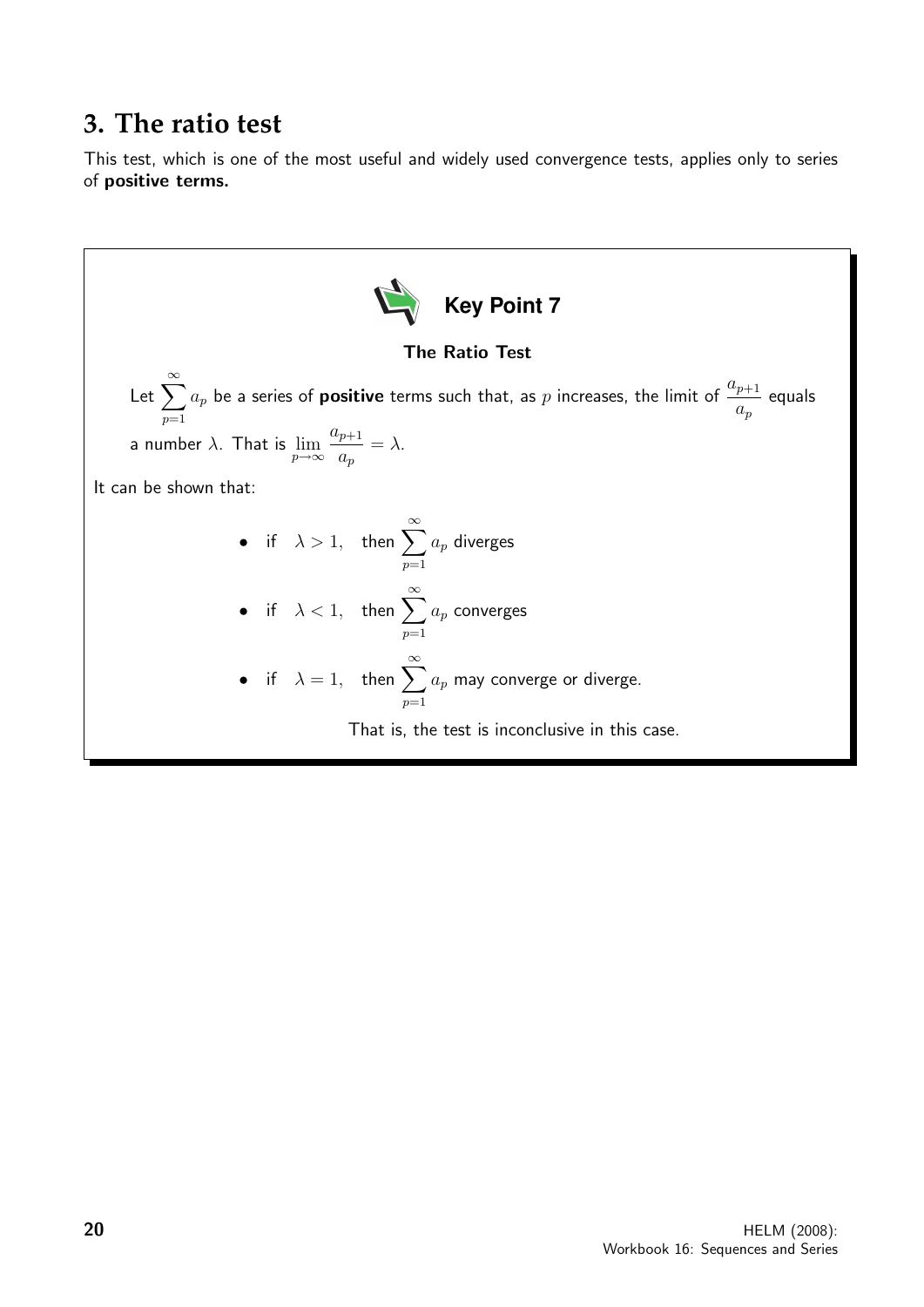

## **Example 1**

Use the ratio test to examine the convergence of the series

(a) 
$$
1 + \frac{1}{2!} + \frac{1}{3!} + \frac{1}{4!} + \cdots
$$
 (b)  $1 + x + x^2 + x^3 + \cdots$ 

#### Solution

(a) The general term in this series is  $\frac{1}{-}$ p! i.e.

$$
1 + \frac{1}{2!} + \frac{1}{3!} + \dots = \sum_{p=1}^{\infty} \frac{1}{p!} \qquad a_p = \frac{1}{p!} \qquad \therefore \qquad a_{p+1} = \frac{1}{(p+1)!}
$$

and the ratio

$$
\frac{a_{p+1}}{a_p} = \frac{p!}{(p+1)!} = \frac{p(p-1)\dots(3)(2)(1)}{(p+1)p(p-1)\dots(3)(2)(1)} = \frac{1}{(p+1)}
$$
  
 
$$
\therefore \qquad \lim_{p \to \infty} \frac{a_{p+1}}{a_p} = \lim_{p \to \infty} \frac{1}{(p+1)} = 0
$$

Since  $0 < 1$  the series is convergent. In fact, it will be easily shown, using the techniques outlined in HELM 16.5, that

$$
1 + \frac{1}{2!} + \frac{1}{3!} + \dots = e - 1 \approx 1.718
$$

(b) Here we must assume that  $x > 0$  since we can only apply the ratio test to a series of positive terms.

Now

$$
1 + x + x2 + x3 + \cdots = \sum_{p=1}^{\infty} x^{p-1}
$$

so that

$$
a_p = x^{p-1} \ , \quad a_{p+1} = x^p
$$

and

$$
\lim_{p \to \infty} \frac{a_{p+1}}{a_p} = \lim_{p \to \infty} \frac{x^p}{x^{p-1}} = \lim_{p \to \infty} x = x
$$

Thus, using the ratio test we deduce that (if  $x$  is a positive number) this series will only converge if  $x < 1$ .

We will see in Section 16.4 that

$$
1 + x + x2 + x3 + \cdots = \frac{1}{1 - x}
$$
 provided  $0 < x < 1$ .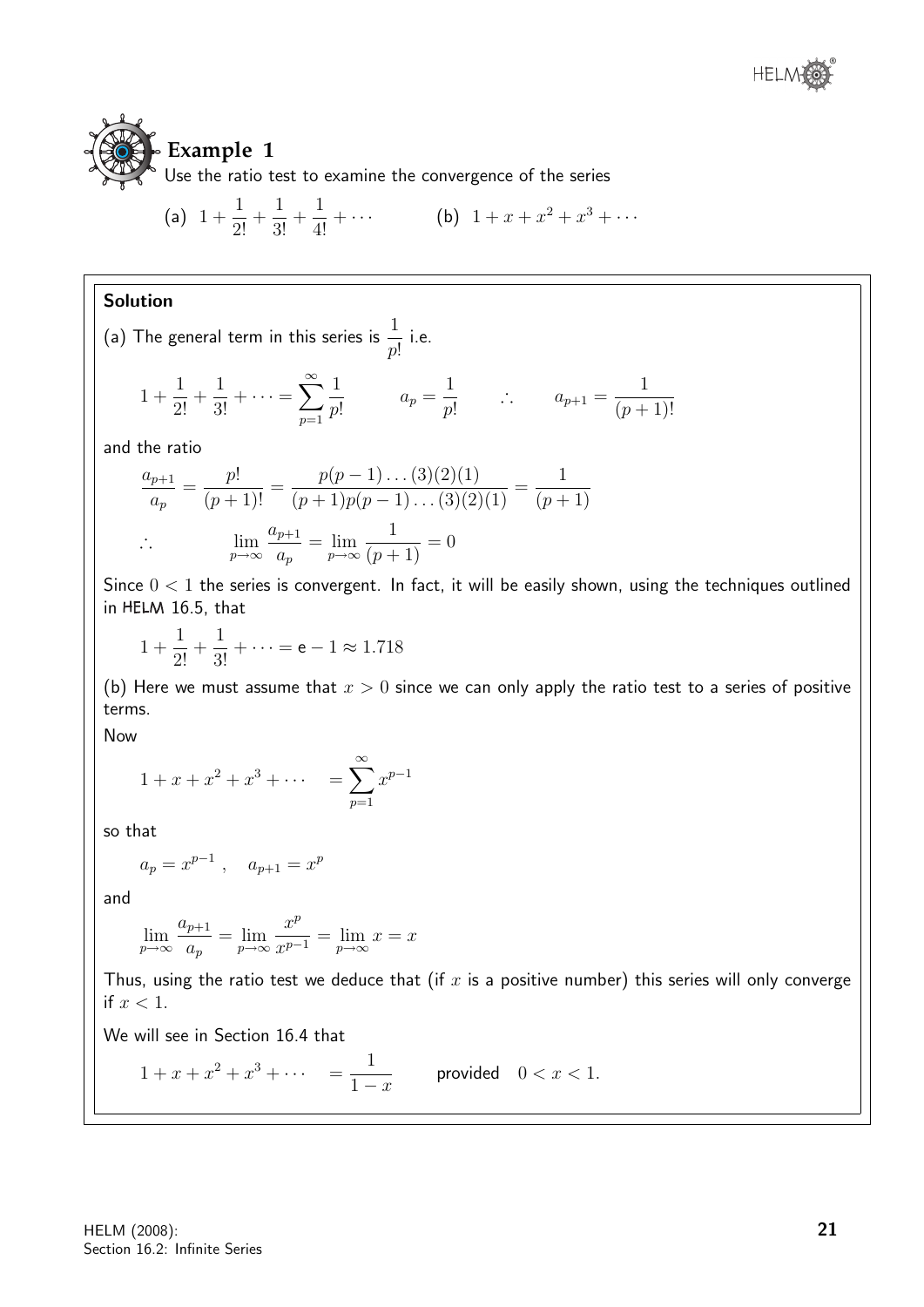

Use the ratio test to examine the convergence of the series:

$$
\frac{1}{\ln 3} + \frac{8}{(\ln 3)^2} + \frac{27}{(\ln 3)^3} + \cdots
$$

First, find the general term of the series:

#### Your solution

 $a_n =$ 

#### Answer

$$
\frac{1}{\ln 3} + \frac{8}{(\ln 3)^2} + \dots = \sum_{p=1}^{\infty} \frac{p^3}{(\ln 3)^p}
$$
 so  $a_p = \frac{p^3}{(\ln 3)^p}$ 

Now find  $a_{p+1}$ :

#### Your solution

 $a_{p+1} =$ 

#### Answer

 $a_{p+1} =$  $(p+1)^3$  $(\ln 3)^{p+1}$ 

Finally, obtain  $\lim_{p\to\infty}$  $a_{p+1}$  $a_p$ :

#### Your solution  $a_{p+1}$  $a_p$  $=$  ∴  $\lim_{p\to\infty}$  $a_{p+1}$  $a_p$ = Answer  $a_{p+1}$  $a_p$ =  $\sqrt{p+1}$ p  $\int_0^3 \frac{1}{(\ln 3)}$ . Now  $\left(\frac{p+1}{p}\right)$ p  $\setminus^3$ =  $\sqrt{ }$ 1 + 1 p  $\setminus^3$  $\rightarrow 1$  as  $p$  increases ∴  $\lim_{p\to\infty}$  $a_{p+1}$  $a_p$ = 1  $\frac{1}{(\ln 3)} < 1$ Hence this is a convergent series.

Note that in all of these Examples and Tasks we have decided upon the convergence or divergence of various series; we have not been able to use the tests to discover what actual number the convergent series converges to.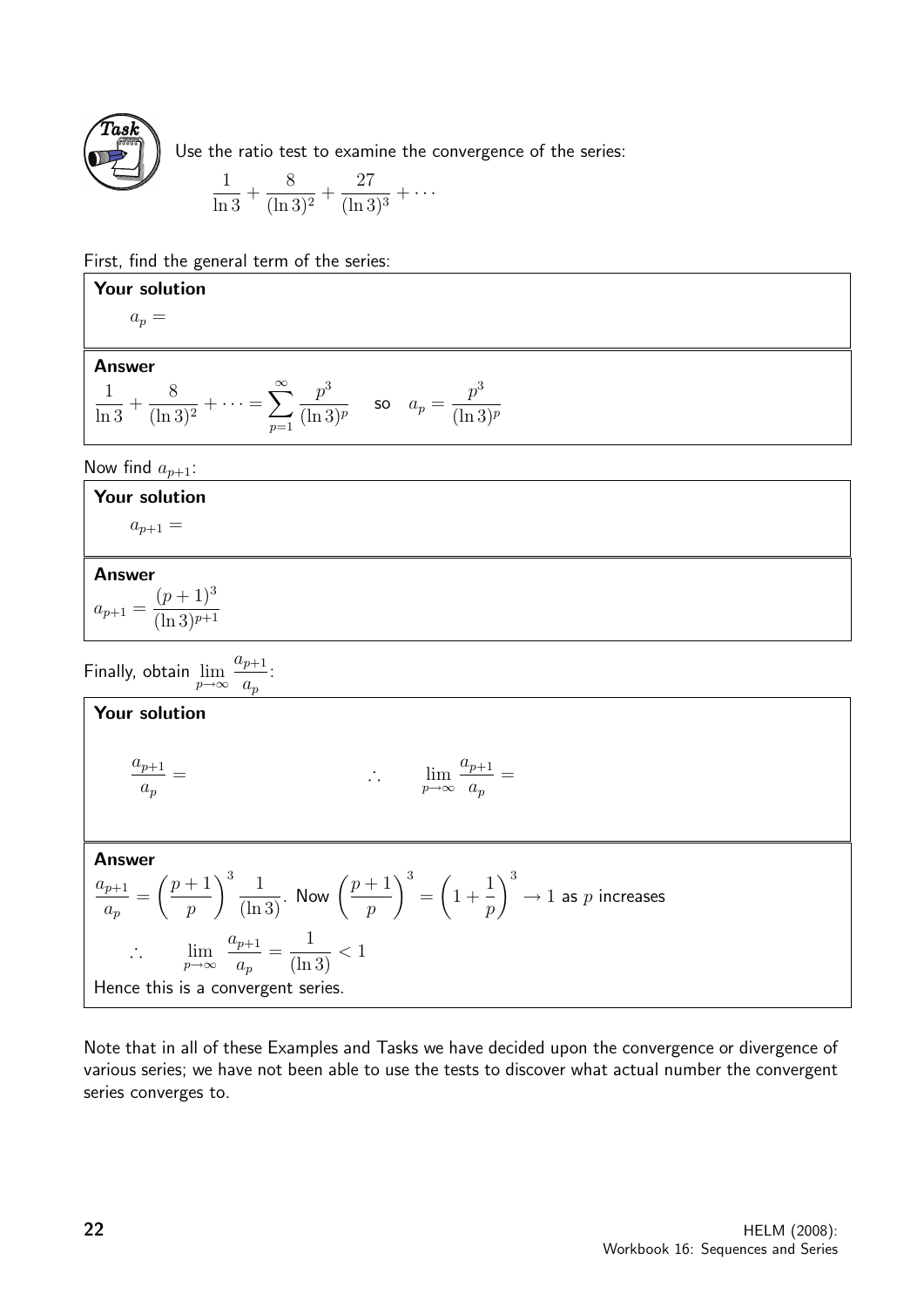

## **4. Absolute and conditional convergence**

 $p=1$ 

The ratio test applies to series of positive terms. Indeed this is true of many related tests for convergence. However, as we have seen, not all series are series of positive terms. To apply the ratio test such series must first be converted into series of positive terms. This is easily done. Consider two series  $\sum_{n=0}^{\infty}$  $a_p$  and  $\sum^{\infty}$ 

 $p=1$  $p=1$  $|a_p|.$  The latter series, obviously directly related to the first, is a series of

positive terms.

Using imprecise language, it is harder for the second series to converge than it is for the first, since, in the first, some of the terms may be negative and cancel out part of the contribution from the positive terms. No such cancellations can take place in the second series since they are all positive .<br>terms. Thus it is plausible that if  $\sum_{n=0}^{\infty}$  $|a_p|$  converges so does  $\sum^{\infty}$  $a_p$ . This leads to the following

 $p=1$ 

definitions.



For example, the alternating harmonic series:

$$
\sum_{p=1}^{\infty} \frac{(-1)^{p+1}}{p} = 1 - \frac{1}{2} + \frac{1}{3} - \frac{1}{4} + \cdots
$$

is conditionally convergent since the series of positive terms (the harmonic series):

$$
\sum_{p=1}^{\infty} \left| \frac{(-1)^{p+1}}{p} \right| \equiv \sum_{p=1}^{\infty} \frac{1}{p} = 1 + \frac{1}{2} + \frac{1}{3} + \cdots
$$

is divergent.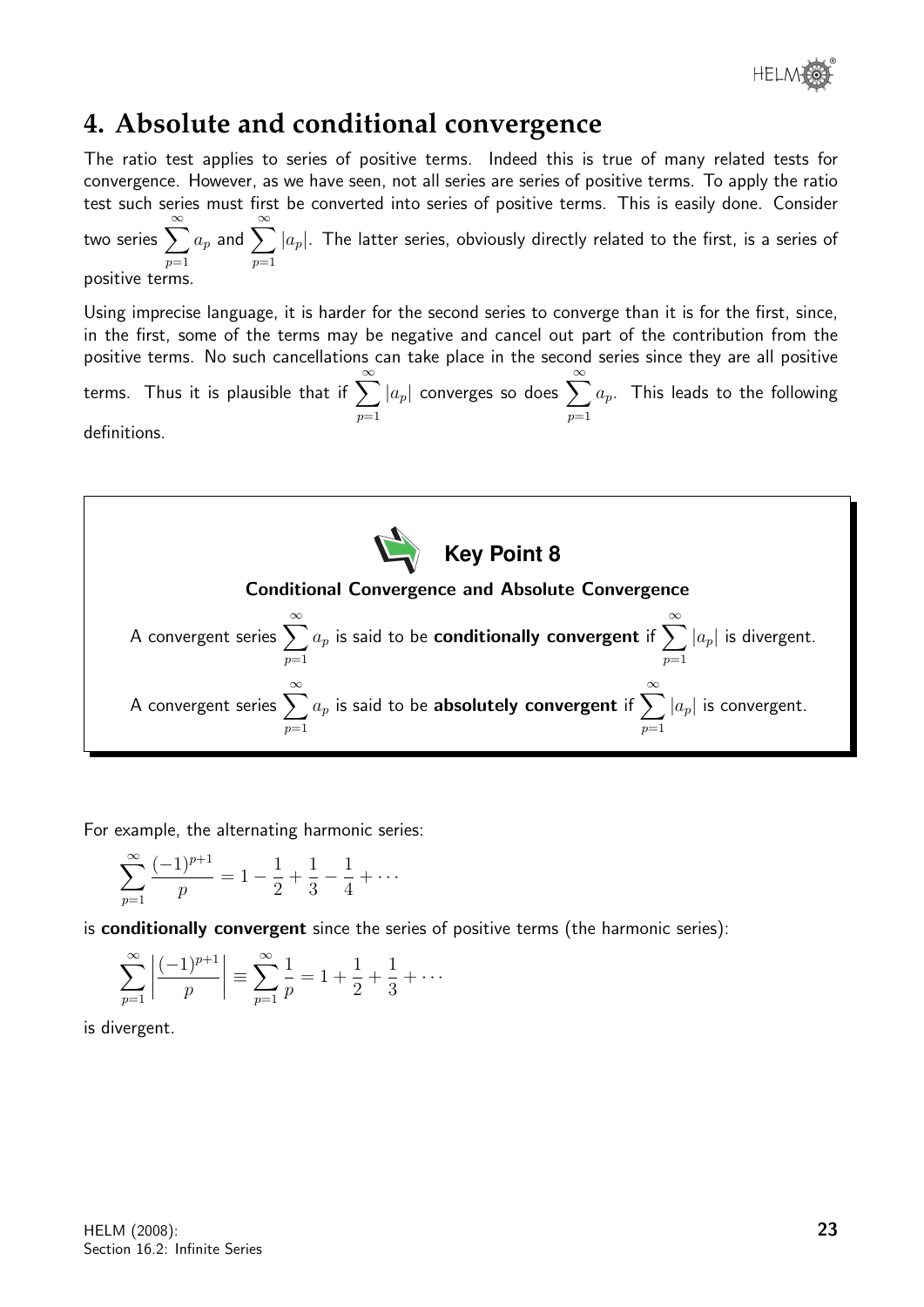

Show that the series  $-\frac{1}{2}$  $rac{1}{2!}$  +  $\frac{1}{4!} - \frac{1}{6!} + \cdots$  is absolutely convergent.

First, find the general term of the series:

**Your solution**  
\n
$$
-\frac{1}{2!} + \frac{1}{4!} - \frac{1}{6!} + \cdots = \sum_{p=1}^{\infty} (1) \qquad \therefore \qquad a_p \equiv
$$
\n**Answer**  
\n
$$
-\frac{1}{2!} + \frac{1}{4!} - \frac{1}{6!} + \cdots = \sum_{p=1}^{\infty} \frac{(-1)^p}{(2p)!} \qquad \therefore \qquad a_p \equiv \frac{(-1)^p}{(2p)!}
$$
\nWrite down an expression for the related series of positive terms:  
\n**Your solution**  
\n
$$
\frac{1}{2!} + \frac{1}{4!} + \frac{1}{6!} + \cdots = \sum_{p=1}^{\infty} (1) \qquad \therefore \qquad a_p =
$$
\n**Answer**  
\n
$$
\sum_{p=1}^{\infty} \frac{1}{(2p)!}
$$
\nso  $a_p = \frac{1}{(2p)!}$   
\nNow use the ratio test to examine the convergence of this series:  
\n**Your solution**  
\n $p^{th}$  term =  $(p+1)^{th}$  term =  
\n**Answer**  
\n $p^{th}$  term =  $(p+1)^{th}$  term =  $\frac{1}{(2(p+1))!}$   
\n**Find**  
\n $\lim_{p \to \infty} \left[ \frac{(p+1)^{th} \text{ term}}{p^{th} \text{ term}} \right]$ :  
\n**Figure**  
\n**Answer**  
\n**Answer**  
\n
$$
\lim_{p \to \infty} \left[ \frac{(p+1)^{th} \text{ term}}{p^{th} \text{ term}} \right] =
$$
\n**Answer**  
\n**Answer**  
\n
$$
\frac{1}{(2(p+1))!} = \frac{2p(2p-1) \dots}{(2p+2)(2p+1)2p(2p-1) \dots} = \frac{1}{(2p+2)(2p+1)} \to 0 \text{ as } p \text{ increases.}
$$
\nSo the series of positive terms is convergent by the ratio test. Hence  $\sum_{p=1}^{\infty} \frac{(-1)^p}{(2p)!}$  is absolutely convergent.